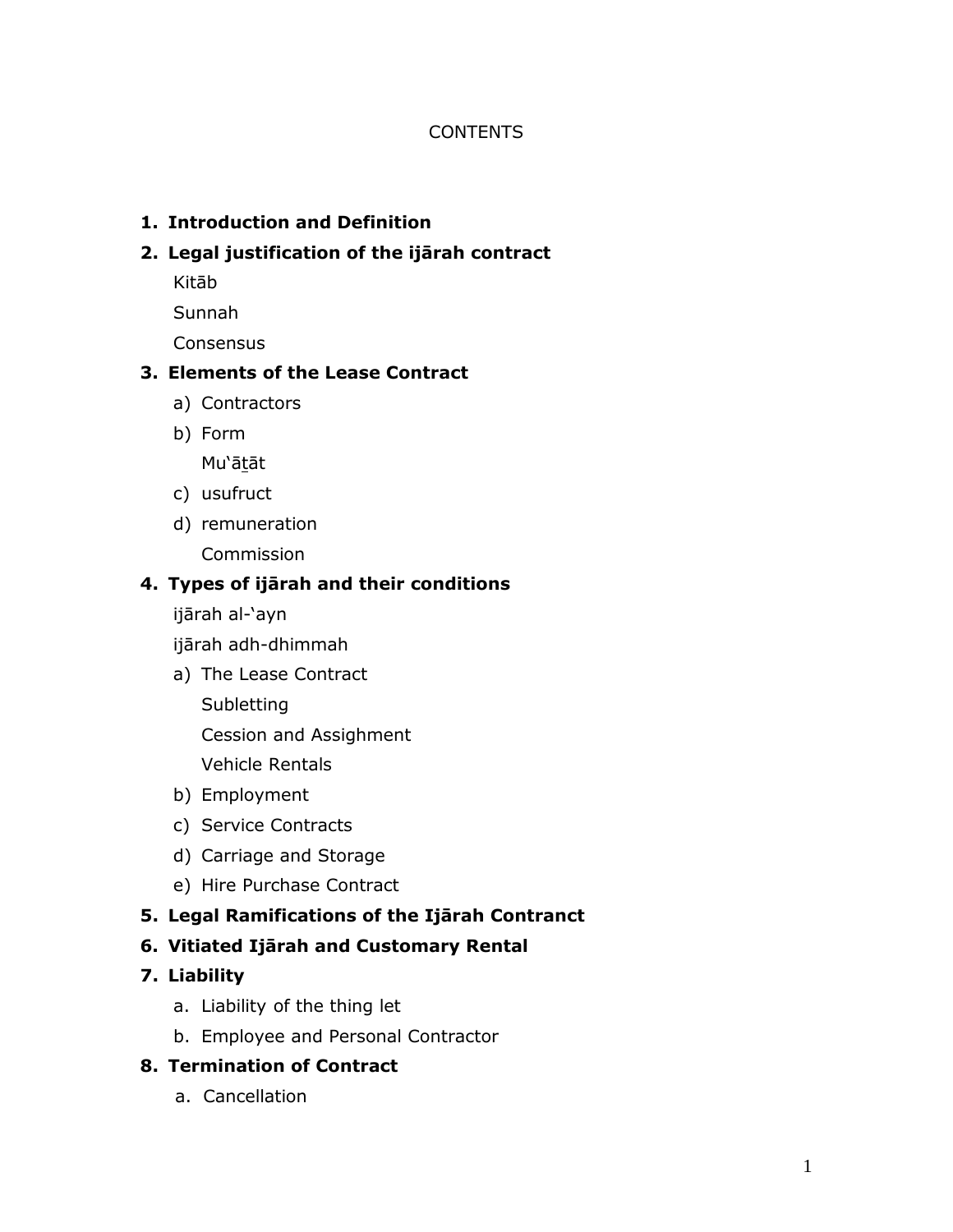b. By performance and effluxion of time

#### **9. Disagreement of contractors**

- a. Claim of destruction due to transgression
- b. Claim of not having had returned the leased **Bibliography**

# Ijarah

# 1. Introduction and Definition

*Ijārah,* often translated as hiring or leasing, in Islamic mercantile law refers to the sale of the usufruct of corporeal entities or living beings, both man and animal, for an agreed upon period, in exchange for a known remuneration. $<sup>1</sup>$ </sup>

The construction "usufruct of corporeal or living beings" in the above definition excludes the sale of corporeal entities, namely, the *bay'* contract. Further, usufruct, which linguistically refers to the right to use another's property, is extended in this manual to the right to engage the services of living beings, man and animal alike. Thus, ijārah as defined is a wide-ranging contract which comprises of at least five contracts when compared to that of secular law. These five contracts are: (a) the lease<sup>2</sup>; (b) employment; (c) service contracts; (d) carriage and storage; and (e) the hire-purchase contract.

Living in an Islamic diaspora, a country governed by a secular legal system, the author has opted to address the ijārah contract in light of the five aforementioned contracts. The incentive for this, so to say, new approach is an analysis driven by relevance and context, though firmly grounded in classical scholarship. Furthermore, as a result of living in a predominant Shāfi˘ī community, this manual, with an exception of the hire-purchase contract, is based on the Shāfi school. In the hire-purchase contract, the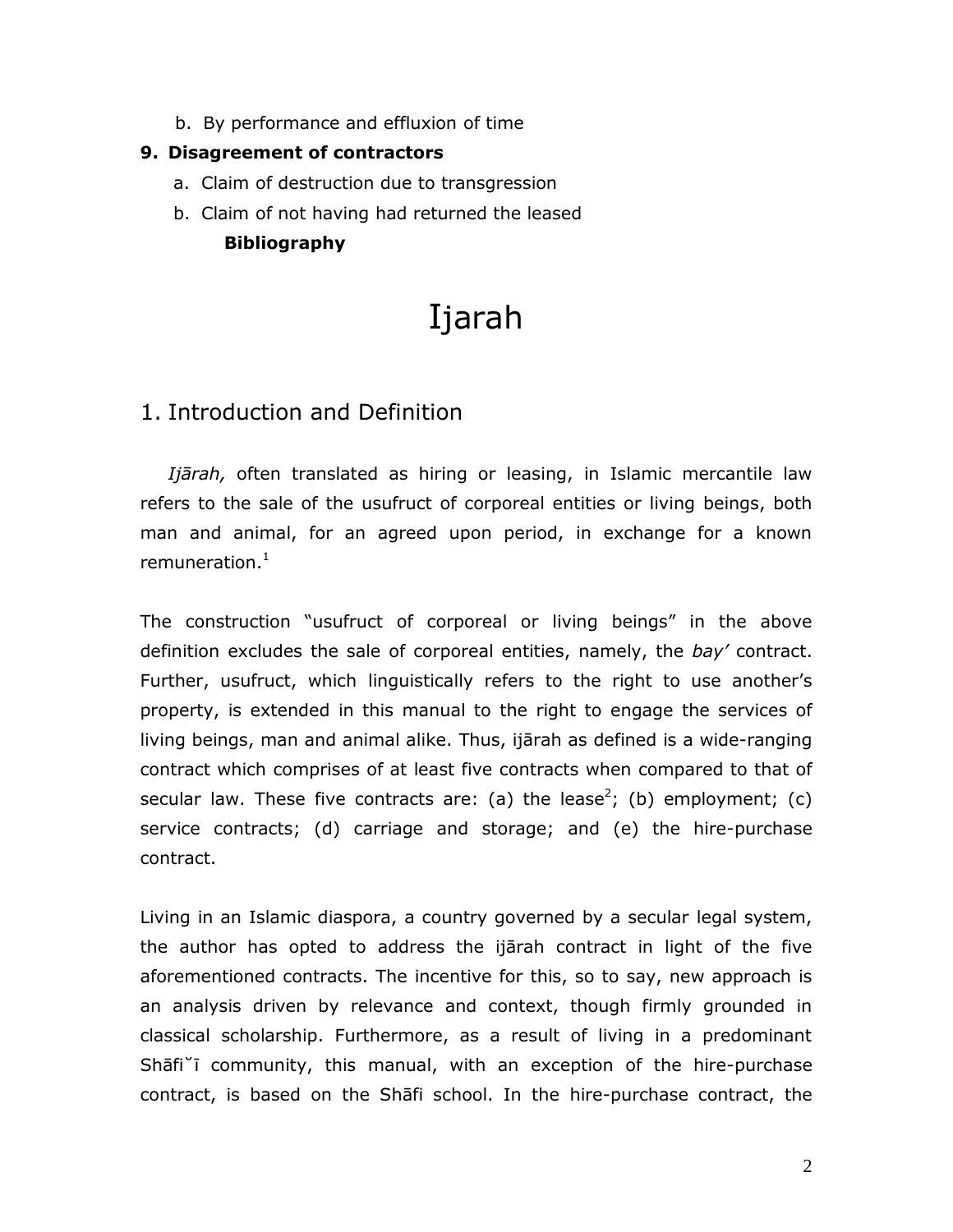author has drawn extensively from Shaykh Wahbah az-Zuhaylī in his brilliant work, *al-Mu'āmalāt al-Māliyyah al-Mu'āsirah*, wherein the author has not restricted himself to any one particular school.

# 2. Legal Justification of the Ijārah Contract

The vast majority of Islamic scholars infer the legal justification of the ijārah contract from three agreed-upon sources of Islamic law. In order of legal priority, they are the Qur'ān, Sunnah and Consensus.

# **Qur'ān**: 3

- Allah, the Most High, says in the inimitable Qur'ān: ﴾*So if they breastfeed (your infants) forward them their due payment*﴿ [65:6]
- Allah, the Most High, also says: ﴾*One of the two (daughters of Prophet Shu'ayb) said: Oh my father engage his services, as verily the best of men for you to hire is the strong, the trustworthy. He said (to Mūsā): Verily I desire to marry you one of these two daughters of mine, on condition that you serve me for eight years. Should you, however, complete ten it would be charitable*﴿ [28:26-27]

# **Sunnah:**

- ibn 'Abbās *radiyAllahu 'anhu* narrates that the Prophet *sallAllahu 'alayhi wa sallam* had cupping done and, subsequently, paid the cupper his fee (Bukhāri: vol.4 pg.572).
- 'Āishah *radiyAllahu 'anhā* narrates that the Prophet *sallAllahu 'alayhi wa sallam* and Abū Bakr *radiyAllahu 'anhu* engaged the services of an individual from *Banī ad-Dīl*, who adhered to the religion of the disbelievers of the *Quraysh,* as a guide to *Madīnah*. They entrusted him with two riding camels and arranged for him to meet them at the cave of *Hirā* three days later (Bukhārī: vol.4 pg.553).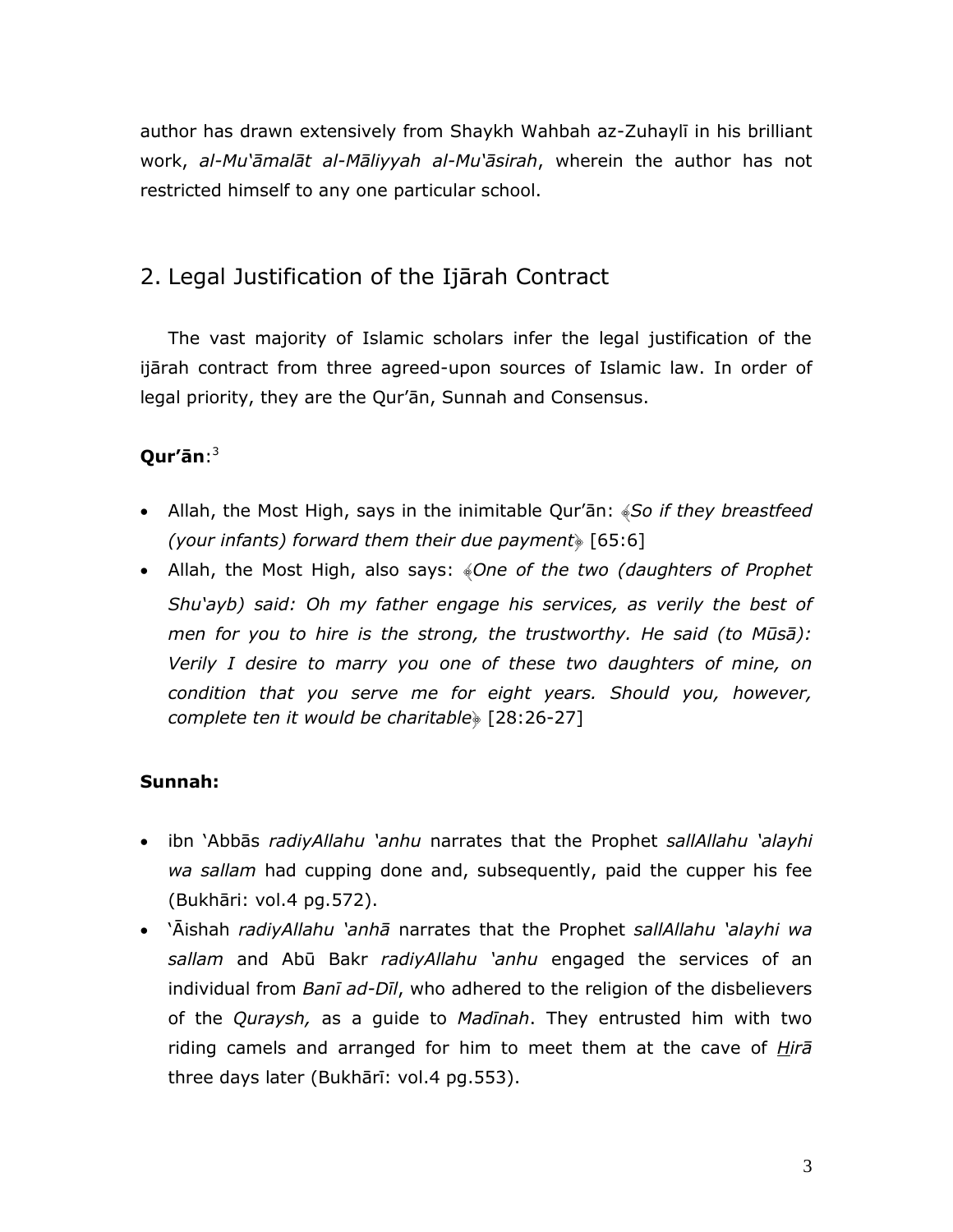#### **Consensus:**

 Consensus on the legitimacy of the ijārah contract from the time of *Sahābah* (Companions of the Prophet *sallAllahu alayhi wasallam*) has been quoted by ibn Hajar al-Haytami and others<sup>4</sup>.

# 3. Elements of the Ijārah Contract

There are four elements (*arkān*) which serve as components to the ijārah contract; an ijārah contract cannot exist without them. These elements are: (a) Form (*sīghah*), or a particular verbal utterance consisting of an offering and compliance; (b) remuneration; (c) usufruct; and (d) contractors. Each element will be briefly discussed commencing with the latter.

# **a) Contractors**

Adolescence, contractual competence (*ar-Rushd*) and freedom from unjustified coercion<sup>5</sup> are the three prerequisites for both contractors in all monetary transactions. The absence of any of these prerequisite will render the contract invalid. The prepubescent, insane and mentally incapable are, therefore, not legitimate to engage in any form of transacting.

It should be noted here that according to the Malikī, Hanafī and Hanbalī schools, the prepubescent, when being able to distinguish between right and wrong (mumayyiz), will be permitted to transact, provided that (1) he acquires permission from his legal guardian before transacting, according to the Hanbalī school and (2) his legal guardian approves of his contract after transacting, according to the Mālikī and Hanafī schools.<sup>6</sup>

Depending on the subject of the contract, different terms will be given to the contractors. In the lease and carriage and storage contracts, where the subject is a corporeal entity, the terms lessor and lessee will be used in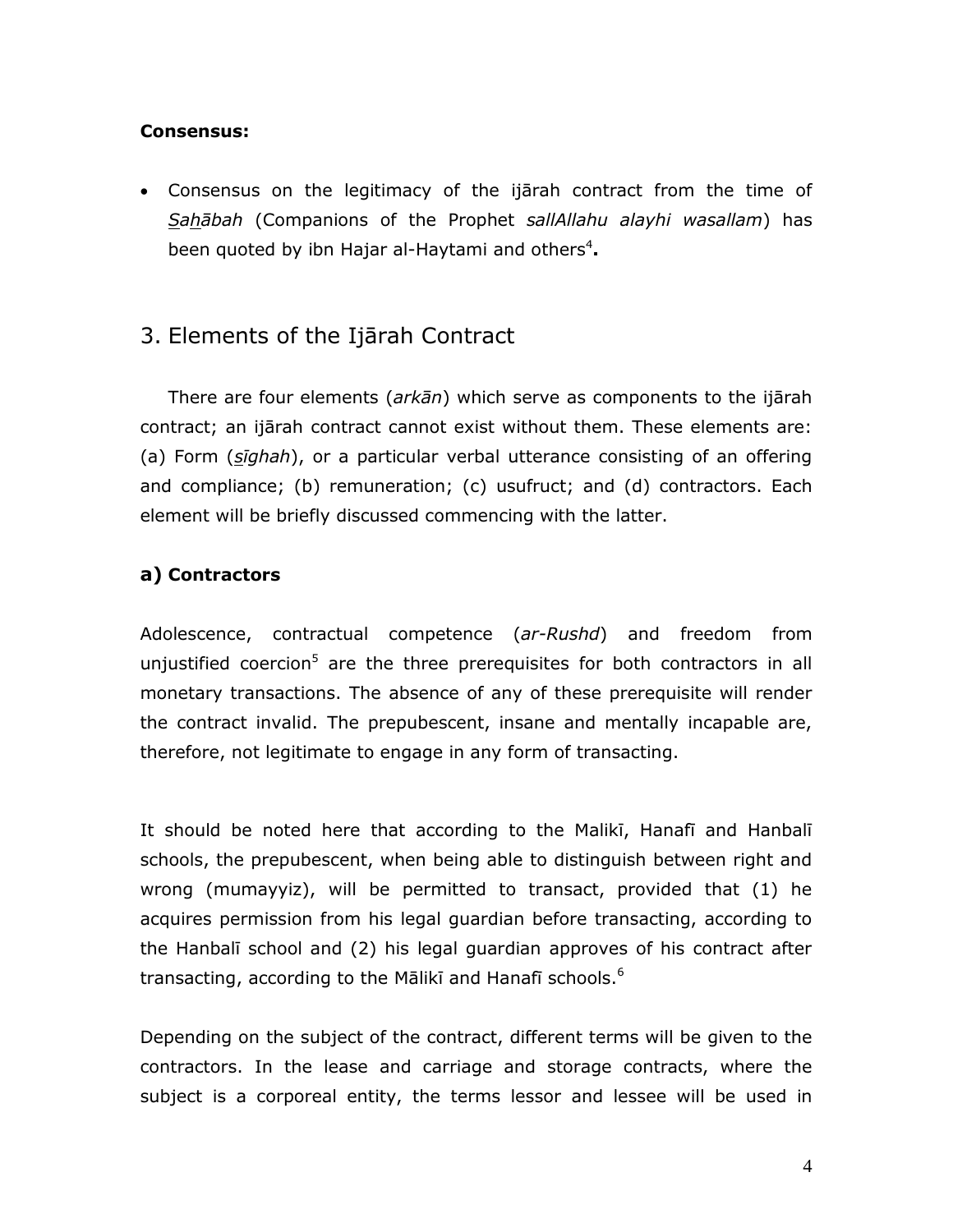reference to the contractors. When the subject is a service rendered by an individual, this individual could either be an *Ajīr Khās* or *Ajīr Mushtarak,* defined below:

*Ajīr Khās* [also known as *Ajīr Munfarid*]: one who works for an individual for a known period in such a manner that he is prohibited from rendering services to any other than that individual during the stipulated period. In this case the terms employer and employee will be used in reference to the contractors. The reason for equating the *Ajīr Khās* with that of the employee will be explained under a discussion relating to the nature of the employment contract.

*Ajīr Mushtarak*: one who renders his service to the general public – tailors, panel beaters and the like – and differs from the *Ajīr Mushtarak* as he is allowed to render his service to many individuals concurrently. For convenience, the terms mandator and mandatory will be used in reference to the contractors.

# **b) Form**

The form consists of an offering and compliance. The preponderant view holds that the verbal utterance of the form is a prerequisite. This view is substantiated by the Qur'anic verse: ﴾*Oh those who believe! Eat not up one another's property unjustly, except it be a trade amongst you with mutual consent*» [4:29]; and the Prophetic tradition: «Transactions are only (concluded) with mutual consent» [ibn Mājah: vol.2 pg.277; and ibn  $\underline{H}$ ibbān: vol. 11 pg. 340]. Mutual consent, the jurists argue, is only realised through verbal utterance.

# *Mu'ātāt*

An inevitable issue to be addressed here is that of *mu'ātāt* (transacting with mutual consent without the verbal utterance of the offering and acceptance); an issue where the views of scholars have varied. Among the Madhāhib, the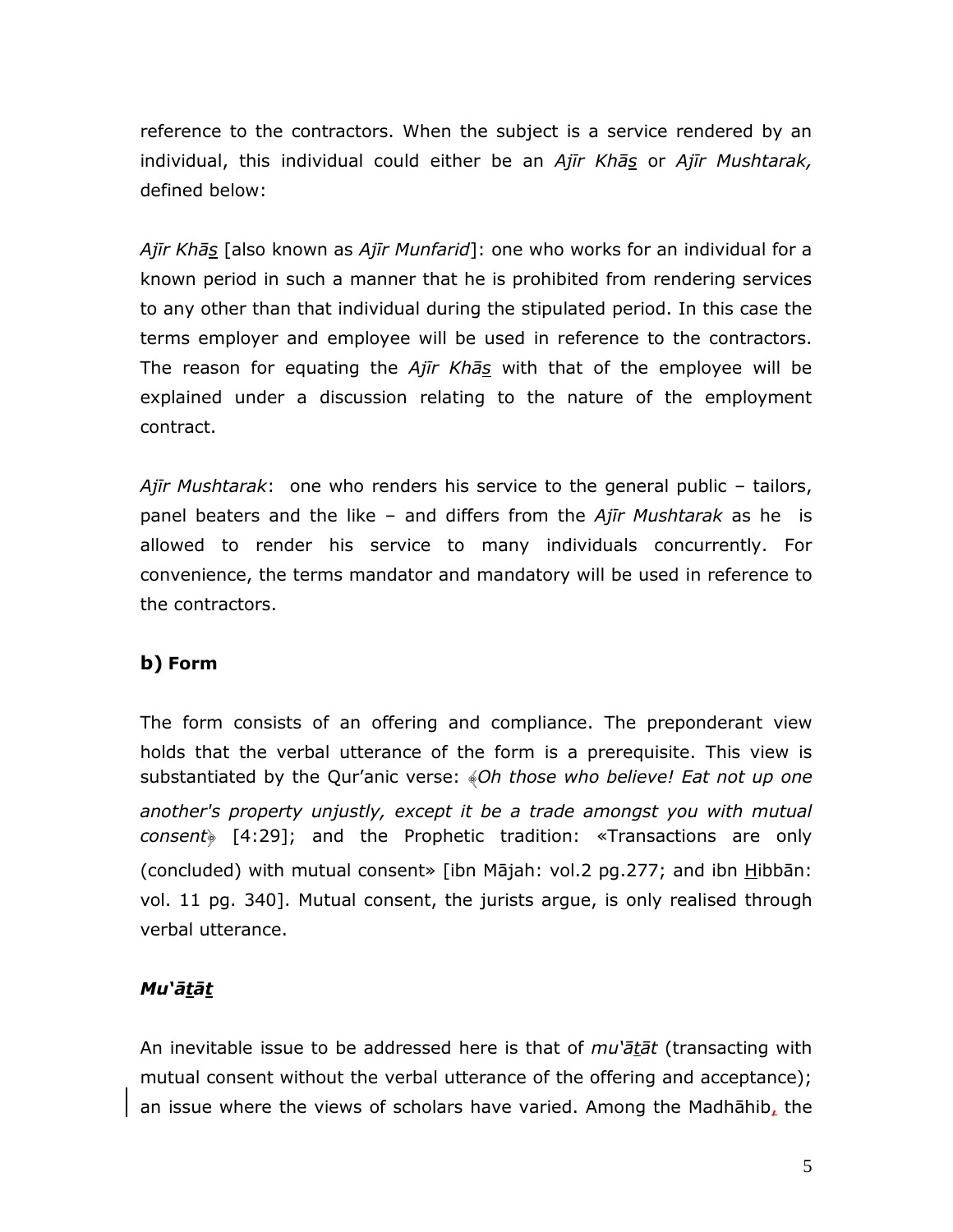Mālikiyyah, Hanafiyyah<sup>7</sup> and Hanābilah have all accepted mu`ātāt as valid form of transacting. The Shāfi'īyyah, on the other hand, considered the verbal utterance of the form a prerequisite and thus regarded mu'ātāt as an invalid form of transacting.

The Earliest Shāfi'ī jurists on record for having had adopted an alternative view were Abū al-'Abbās ibn Surayj and ar-Rūyānī. They held that while mu'ātāt will not be accepted in the sale of corporeal entities with high value, it will be permitted in the sale of inexpensive corporeal, day to day necessities. Latter scholars placed custom (*'urf*) as a yardstick in determining which transactions will and will not accept mu'ātāt ${}^{8}$ . The most prominent among them being ibn as-Sabbāgh, al-Mutawallī, al-Baghawī and al-Imām an-Nawawī.

The widely accepted custom in our society ostensibly conforms to the view expressed by ibn Surayj and ar-Rūyānī. High valued corporeal such as motor vehicles or houses are sold with the signing of documents, the deed of sale, while low valued items are sold with mu'ātāt. The signing of the deed of sale is an accepted representation of mutual consent, considered, by some, more effective than verbal utterance.

#### **c) Usufruct and service rendered**

The usufruct differs from one contract to the other. In the lease contract the usufruct of the leased, in this case the house, is residing therein, whereas in employment the usufruct of the employee is the service rendered by him. Hereinafter, the term "service rendered" will be used in reference to the usufruct of individuals.

The usufruct and service rendered has five conditions that have to be met for the contract to be valid. These conditions, with those contracts which are nullified on account of their absence, are listed hereunder: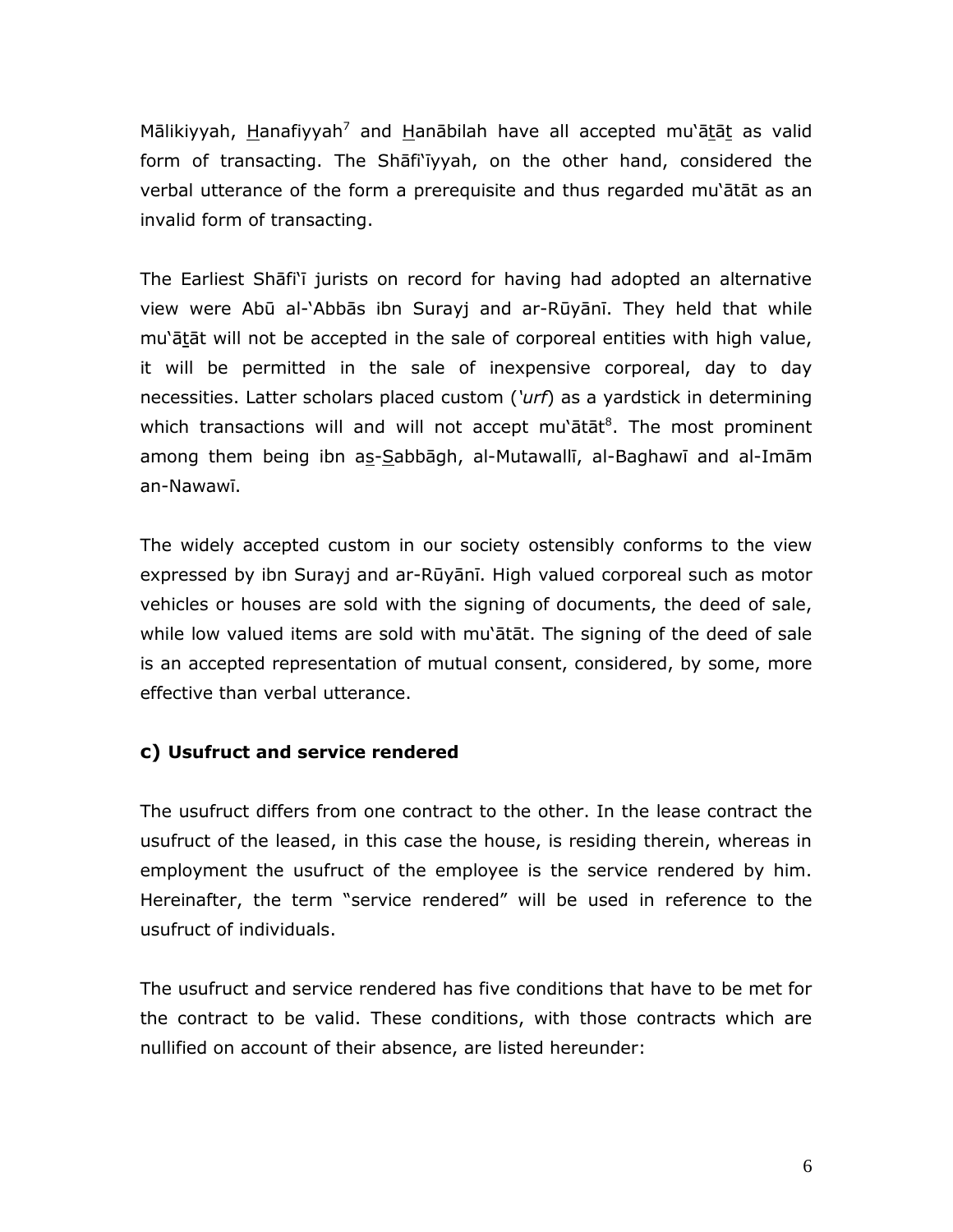*a) The usufruct and service rendered has to have both a customary and Islamic value.*

The leasing of a house for residing purposes will be valid, as the usufruct has both an Islamic and customary value. On the other hand, the hiring of musical instruments will be invalid, as the usufruct holds no Islamic value.

*b) The lessor or ajīr has to be capable of handing over the usufruct or service rendered*

The lessor or *ajīr* (employee and mandatory) has to be capable of handing over the usufruct or their services physically and legally. Inability, whether physical or legal, would result in the vitiation of the contract.

Examples of physical incapability:

- Leasing of land that has not a continuous water supply and receives no rain, for agricultural purposes.
- Renting out a missing or stolen vehicle.

Examples of legal incapability:

- A lady in menstruation offering her services for the cleaning of a masjid. She, the lady in menstruation, is not permitted to enter the masjid.
- A married lady offering her services of breastfeeding without her husbands consent, as her time belongs to him.
- *c) The usufruct and service rendered has to be stipulated and fixed*

It is necessary for the usufruct and service rendered to be fixed in three aspects in order for the contract to be valid.

i. *'ayn*: the lessor, who owns more than one house, has to specify what house he intends leasing.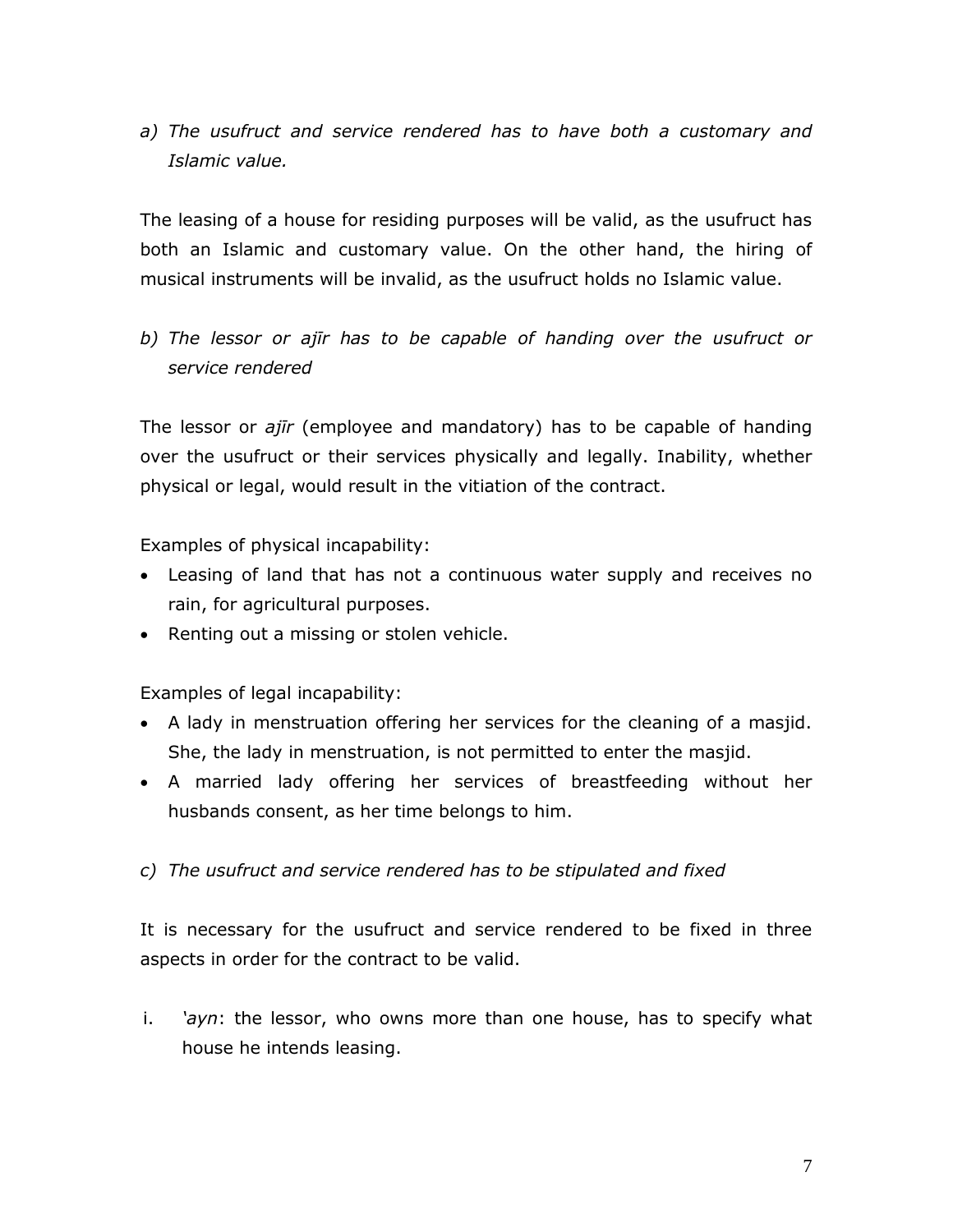- ii. *sifah*: He has to state for what purpose he intends leasing the house, i.e. for either residing or commerce purposes. (This definition is specific to leasing. Wouldn't the issue of sifah mean simply articulation of the purpose of the usufruct?)
- iii. *Period of lease*: Depending on the type of contract, the period of lease differs in manner of estimation.

*Contracts estimated by time only*: where estimation is only possible with time, such as the leasing of houses for residing or commerce purposes.

*Contracts estimated by performance only*: where estimation is not possible with time, such as engaging a tailor's services for the specific action of tailoring a shirt or the like.

*Contracts estimated either by time or performance*: where estimation is possible with both time and performance, such as hiring an individual for tailoring or driving. Thus estimation by time will occur by hiring an individual to drive or tailor for a day; and estimation by performance by hiring an individual to transport goods from A to B or a tailor for the tailoring of an article of clothing.

*d) The (fruits of the) usufruct or service rendered has to accrue to the lessee.*

The hiring of an individual to perform acts of worship that do not permit proxy will not be valid, as the hired and not the hirer receives the reward. The hiring of an individual to perform acts of worship that accepts proxy will be valid as the reward ends up with the hirer and not the hired.

*e) The usage of the usufruct should not result in the exhaustion of the subject of lease deliberately*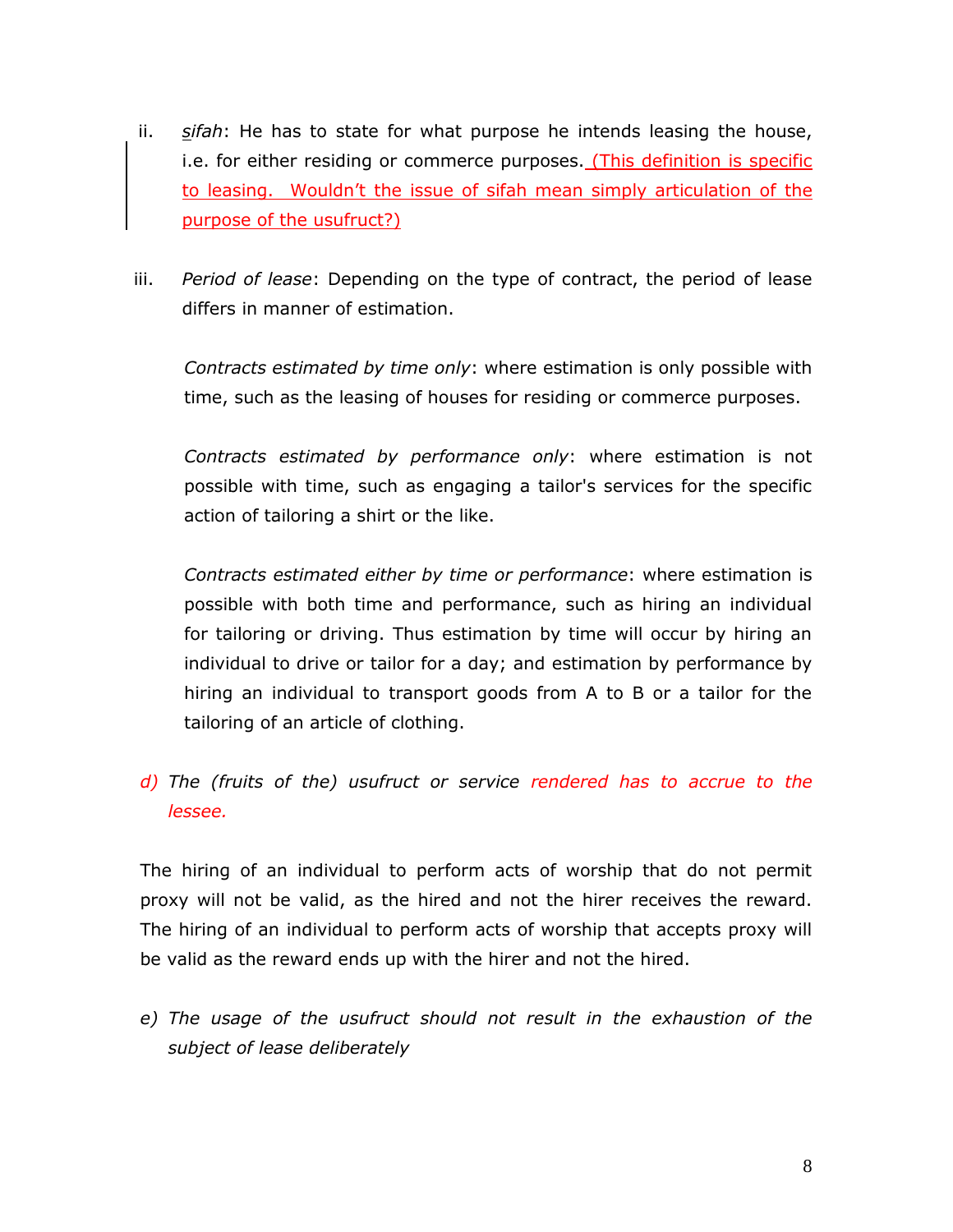Renting an orchard with the primary purpose of reaping its fruits, is impermissible as the object let is exhausted deliberately. The renting of a house annexed to an orchard, with the primary purpose of residing and secondary purpose of reaping fruits will be valid, as the exhaustion of the object let came about subsequently and not deliberately.

# **d) Remuneration**

The remuneration has to be fixed and known by both contractors at the time of contract. Should any of the two be incognizant of the remuneration, the contract will be nullified. Thus, the leasing of property for the remuneration of its renovation would be invalid if the exact cost of renovation was not fixed and known by both lessee and lessor at the time of contract.

Remuneration could either be one of two: *dhimmah* or specific.

*Dhimmah*: whereby the lessor or ajir (employee and mandatory) stipulates a described remuneration, such as a 2002 model Toyota Corolla, i.e. any Toyota fitting this description

*Specific*: whereby the employee and mandatory specifies a particular remuneration, in such a manner that the employee or mandatory indicating to a car says: I want this specific car as remuneration.

The general form of remuneration in this present day is pecuniary, or monetary. Monetary remuneration, whether described or specified, forms within the category of dhimmah type of remuneration. The benefit of this division will become clear during the study of *ijārah al-'ayn<sup>9</sup> .*

# **Commission**

Due to the fixed nature of remuneration, commission, a popular mode of transaction in the present day, is impermissible as neither the employee nor the employer has knowledge of the exact amount of remuneration.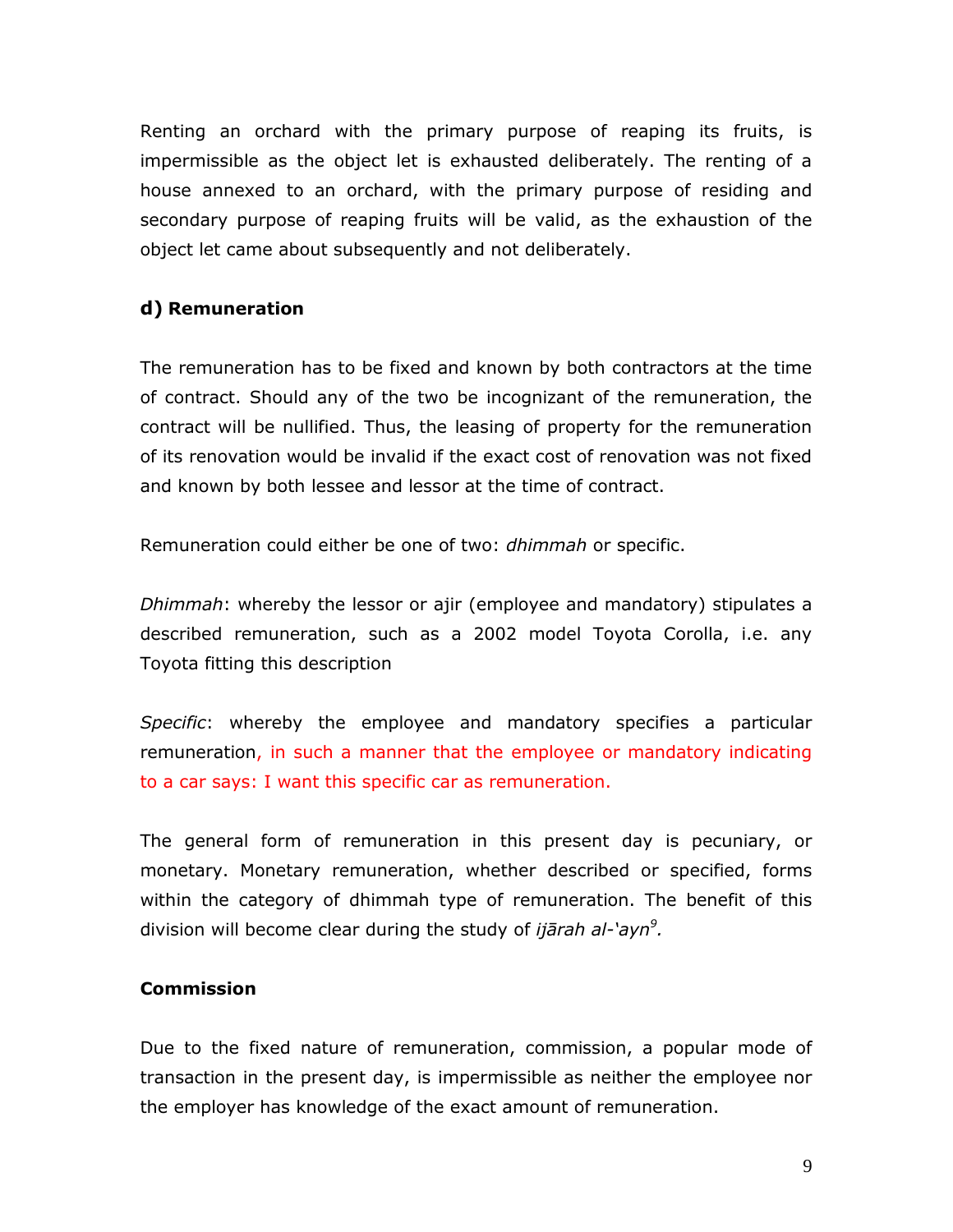It should be noted that, between buyer and seller, commission will always be fixed and known. By way of example, a salesman for Rola Motors receives three percent commission for every car he sells. Subsequently, when he sells a car of one hundred thousand, his commission percentage is fixed and known. Three percent of one hundred thousand is three thousand; thus, this is not the problematic area. The problematic area exists between the salesman and his employer as his salary is not fixed and known. Both the salesman and his employer are uncertain as to what he will be earning at the end of the month. A probable, yet not practical, solution to this predicament is for the employer to fix the salary of the salesman. Thereafter whenever the salesman concludes a sale, he should purchase the car from the company at a reduced price and sell it to the client at a profit.

# 4. The various Ijārah contracts

Before delving into the various types of contracts, there are two chief categories of ijārah which require discussion. All the various ijārah contracts have to be addressed in light of these two categories, *ijārah al-'ayn* and *ijārah adh-dhimmah*<sup>10</sup>. The discerning difference between these two categories lies in the subject of sale; is it one of *dhimmah* or specific?

*Dhimmah*: whereby the lessee leases a described corporeal without specification, such as any three bedroom house; or the mandator engages the services of an individual without any specification, such as the service of a panel-beater who may conduct the work by himself, seek someone's assistance or merely appoint one to panel-beat on his behalf.

*Specific*: whereby the lessee leases a specific corporeal, such as a particular house; or the mandator engages the services of an individual and specifies that he performs by himself.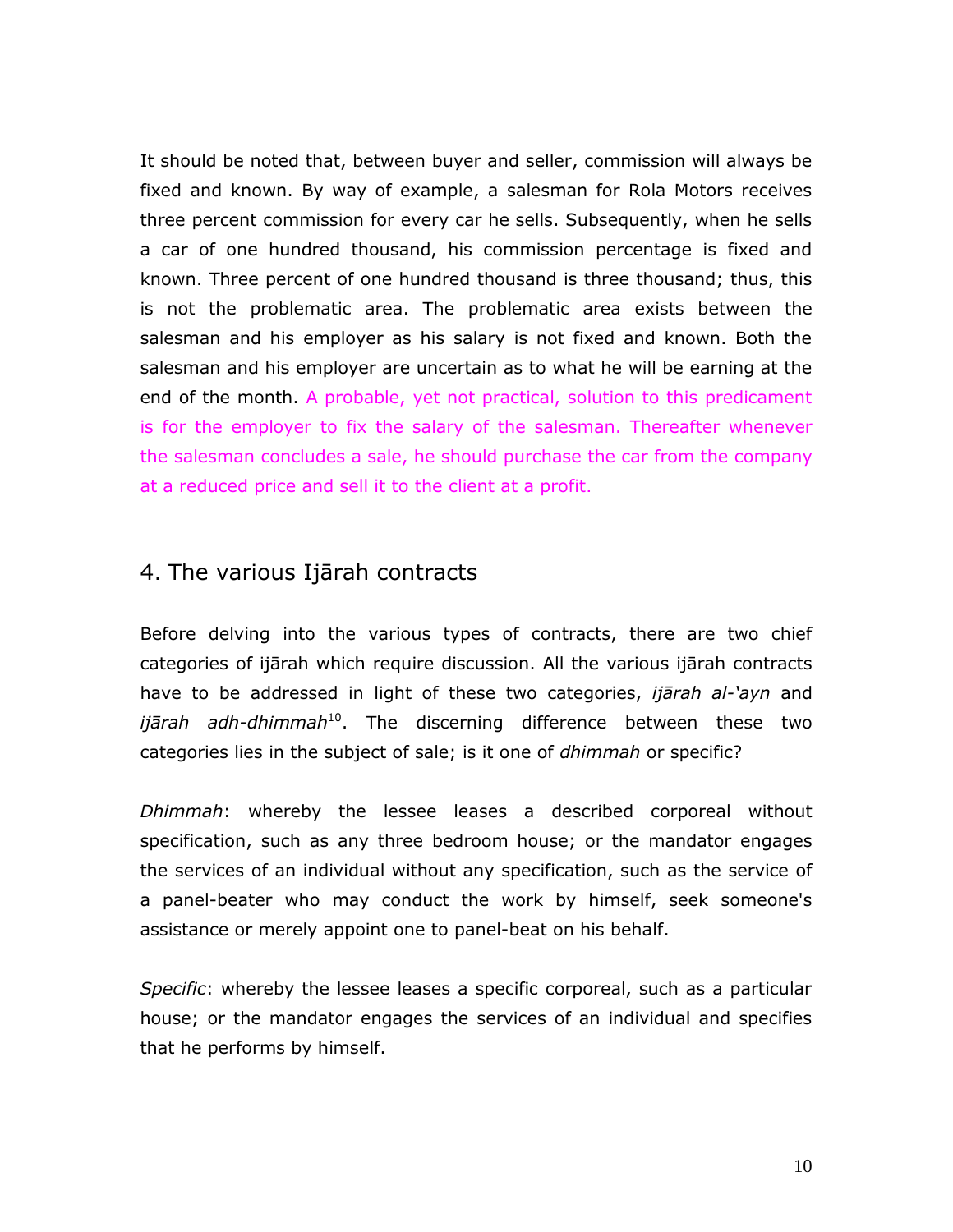When the subject of sale is one of dhimmah the contract will be classified as ijārah adh-dhimmah; where the subject is specific the contract will be labeled as ijārah al-'ayn.

#### **Conditions of ijārah al'ayn**

- a) The subject of contract has to be present and seen by both contractors at the time of contract. However, had both contractors seen the subject prior to the time of contract, and it maintains its original state, the contract will be valid.
- b) The lessee's acquisition of the usufruct should commence once the contract is concluded; no interval should exist between the contract and acquisition thereof. Thus the leasing of property beginning in the following year or engaging someone's services beginning of the following month will not be valid.
- c) The remuneration could either be one of dhimmah or specific<sup>11</sup>. Delay in payment or credit will be allowed when the remuneration is one of dhimmah. Cash, however, is a prerequisite when the remuneration is specified.

# **Conditions of ijārah adh-dhimmah**

- a) Cash is a condition and credit is thus not acceptable. This is so due to the fact that ijārah adh-dhimmah is the leasing version of *bay' as-salam*  (forward buying). Credit or delay in payment would tantamount to the sale of debt with debt.
- b) Declaring the class, category and … of the leased article is essential. Hence, should the services of a freighting company be engaged for the delivery of certain goods, it is imperative that both contractors are aware of (a) which means of conveyance will be employed, for example air, road or rail; (b) whether its big or small and (c) whether its old or new.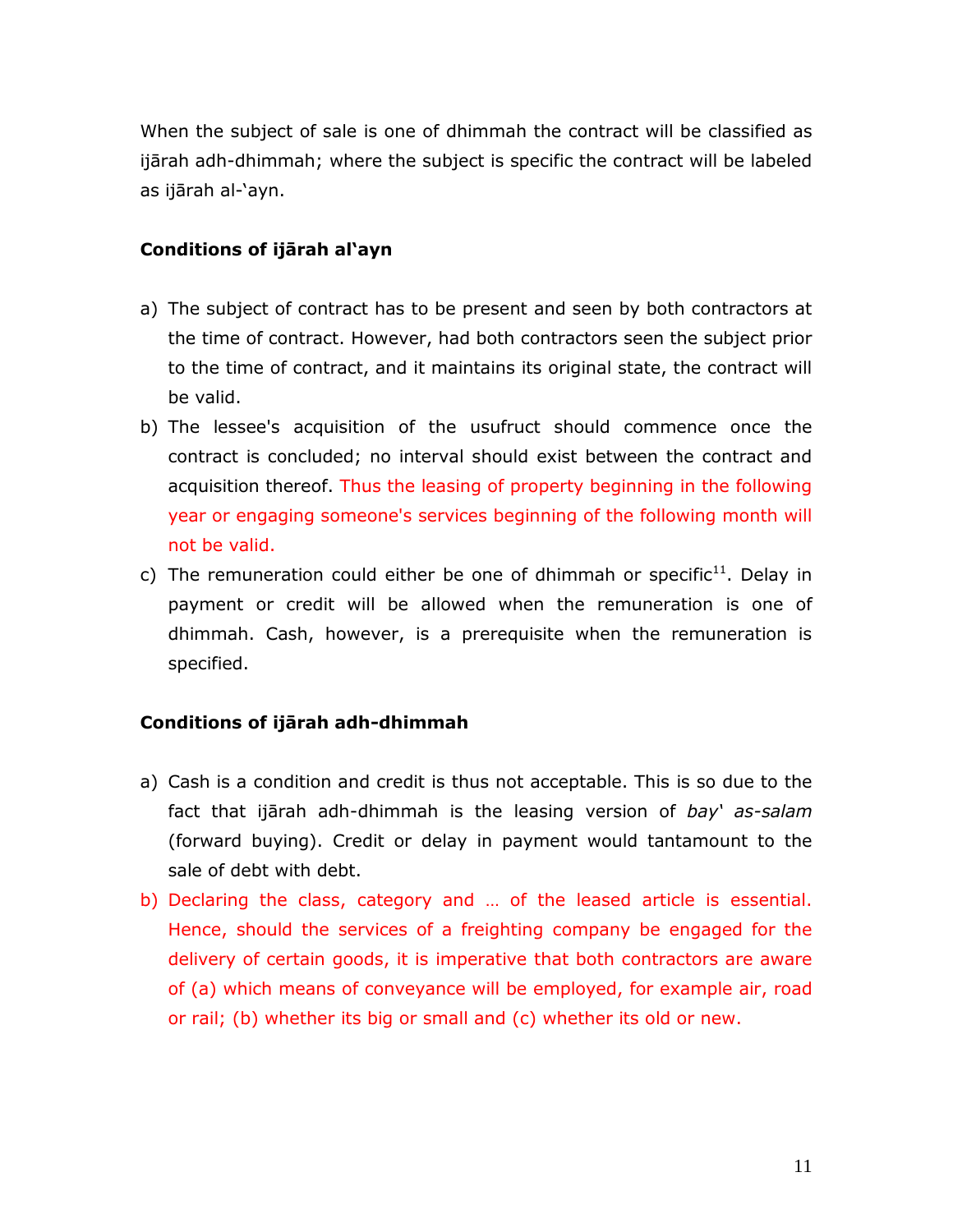**N.B. essentially, each of the forthcoming contracts accepts both forms of ijārah. As a result, the category under which the undertaken contract occurs has to be acknowledged and, subsequently, its respective conditions have to be adhered to.**

To be continued

Bibliography

# **Islamic Jurisprudence**

- ar-Ramlī, Shams ad-Dīn, *Nihāyah al-Muhtāj*, 8 vols. (Beirut: Dār al-Kutub al- 'Ilmiyyah, 1993).
- as-Shirbīnī, ibn al-Khatīb, *Mughnī al-Muhtāj*, 6 vols. (Beirut: Dār al-Kutub al- 'Ilmiyyah, 2000).
- al-Haytamī, ibn Hajar, *Tuhfah al-Muhtāj ma' Hawāshī as-Shirwāni wa al- 'Abbādī*, 13 vols. (Beirut: Dār al-Kutub al-'Ilmiyyah, 1996).
- Az-Zuhaylī, Wahbah, *al-Fiqh al-Islāmī wa adillatuh*, 11 vols. (Damascus: Dār al-Fikr, 1997).

Al-Khin, Mustafā and co-authors, *al-Fiqh al-Manhajī*, 3 vols. (Damascus: Dār al-Qalam, 2003).

#### **Hadīth**

 $\overline{a}$ 

- Al-Bukhārī, Muhammad Ismā'īl, *Sahīh al-Bukhāri ma' fath al-Bārī*, 13 vols. (Cairo: Dār at-Taqwā and Maktabah al-'ilm, 2000).
- Al-Asqalānī, ibn Hajar, *Fath al-Bārī*, 13 vols. (Cairo: Dār at-Taqwā and Maktabah al-'ilm, 2000).

<sup>1</sup> See, ibn Hajar al-Haytamī, *Tuhfah al-Muhtāj*, ;Shirbīnī, *Mughnī al-Muhtāj*, 3: 438.